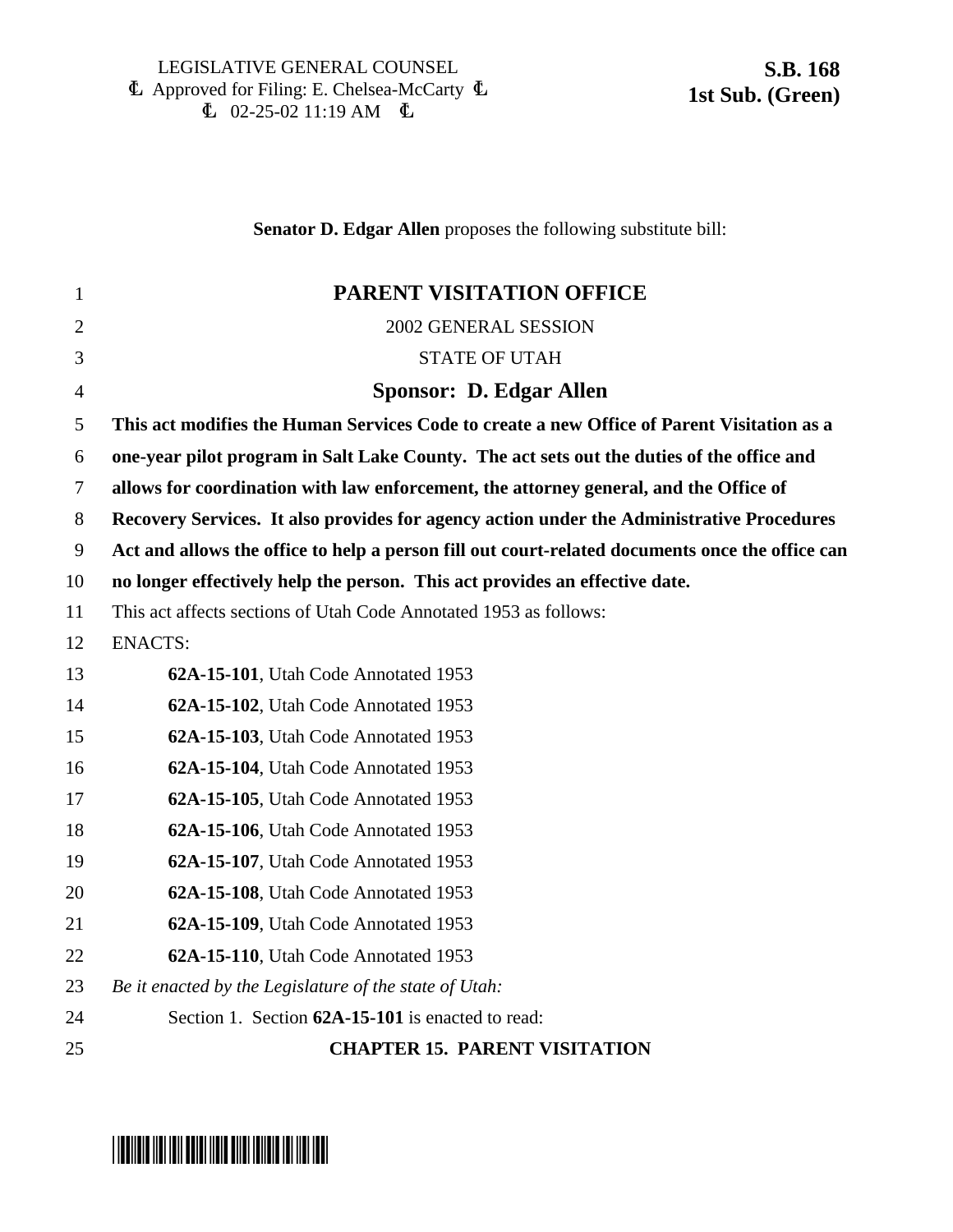# **1st Sub. (Green) S.B. 168 02-25-02 11:19 AM**

| 26 | 62A-15-101. Office of Parent Visitation -- Creation.                                                |
|----|-----------------------------------------------------------------------------------------------------|
| 27 | (1) There is created within the department as a one-year pilot program in Salt Lake County          |
| 28 | the Office of Parent Visitation which has the powers and duties provided by law.                    |
| 29 | (2) The office is under the administrative and general supervision of the executive director        |
| 30 | of the department.                                                                                  |
| 31 | Section 2. Section 62A-15-102 is enacted to read:                                                   |
| 32 | 62A-15-102. Definitions.                                                                            |
| 33 | As used in this part:                                                                               |
| 34 | (1) "Director" means the director of the Office of Parent Visitation.                               |
| 35 | (2) "Office" means the Office of Parent Visitation.                                                 |
| 36 | Section 3. Section 62A-15-103 is enacted to read:                                                   |
| 37 | 62A-15-103. Duties of office.                                                                       |
| 38 | The office has the following duties:                                                                |
| 39 | $(1)$ to provide parent-time services if:                                                           |
| 40 | (a) the office has received a complaint regarding custodial interference or the denial of           |
| 41 | parent-time; or                                                                                     |
| 42 | (b) the office has received a request for assistance in enforcing a parent-time schedule;           |
| 43 | (2) to carry out the obligations of the department with regard to supporting families;              |
| 44 | (3) to promote mediation as an alternative to court action;                                         |
| 45 | (4) to promote shared parenting by inclusion of both parents in the lives of their children;        |
| 46 | (5) to provide information concerning laws pertaining to parent-time; and                           |
| 47 | (6) to cooperate and coordinate with the Office of Recovery Services when necessary to              |
| 48 | ensure the fair and reasonable enforcement of parent-time laws.                                     |
| 49 | Section 4. Section 62A-15-104 is enacted to read:                                                   |
| 50 | 62A-15-104. Director -- Assistance of law enforcement -- Receipt of grants --                       |
| 51 | Rulemaking and enforcement.                                                                         |
| 52 | The director of the office shall be appointed by the executive director.<br>(1)                     |
| 53 | The office may request the assistance of the attorney general or any local law<br>(2)               |
| 54 | enforcement agency to enforce a parent-time order.                                                  |
| 55 | (3) The office, with department approval, is authorized to receive any grants or stipends           |
| 56 | from the federal government or other public or private source to aid the effective operation of its |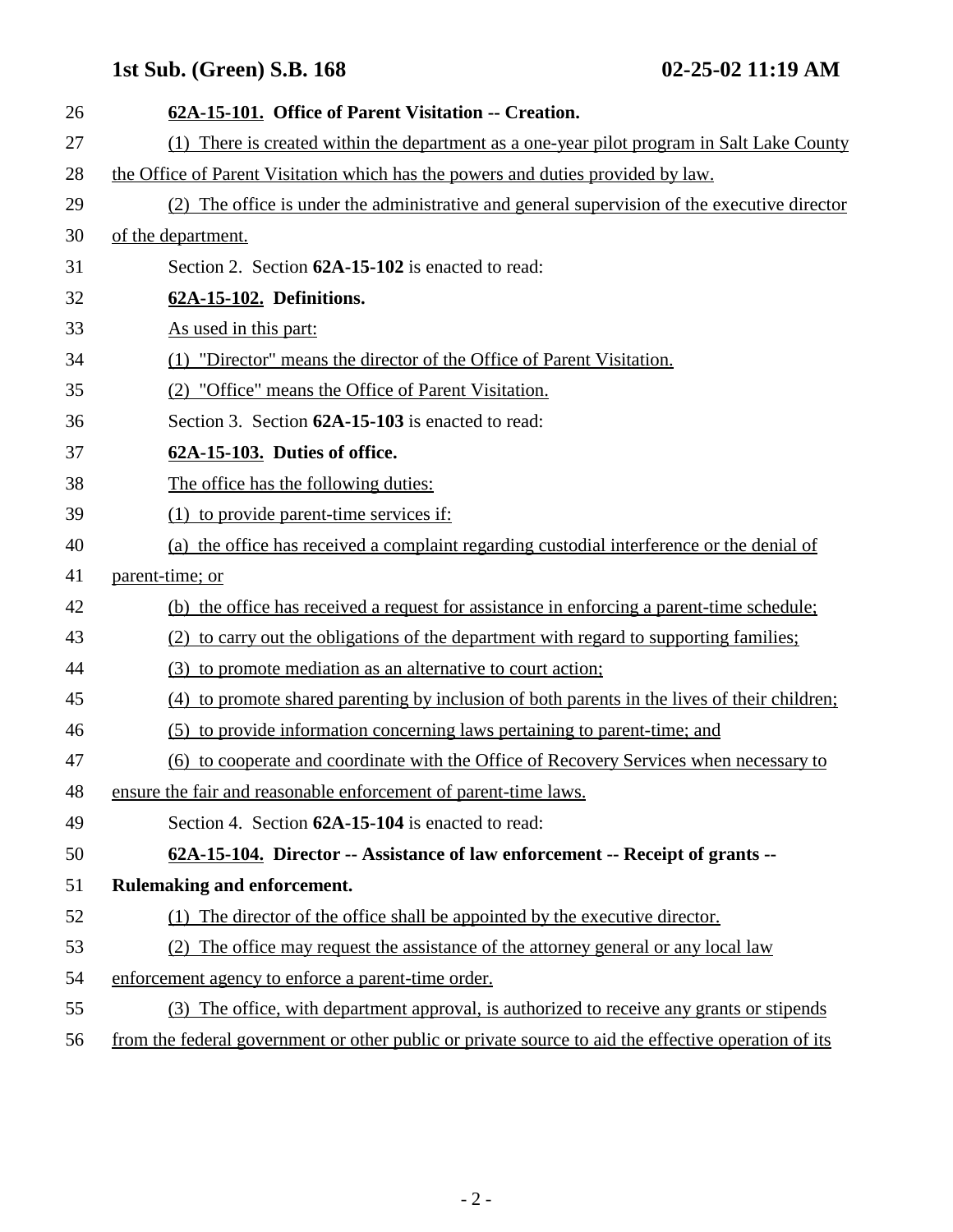| 57 | programs.                                                                                              |
|----|--------------------------------------------------------------------------------------------------------|
| 58 | (4) The office may adopt, amend, and enforce rules in accordance with Title 63, Chapter                |
| 59 | 46a, Utah Administrative Rulemaking Act, as may be necessary to carry out the provisions of this       |
| 60 | chapter.                                                                                               |
| 61 | Section 5. Section 62A-15-105 is enacted to read:                                                      |
| 62 | 62A-15-105. Access to motor vehicle and law enforcement data.                                          |
| 63 | The office shall have access to any system used by this state to locate an individual,                 |
| 64 | including motor vehicle, drivers license, or law enforcement records.                                  |
| 65 | Section 6. Section 62A-15-106 is enacted to read:                                                      |
| 66 | 62A-15-106. Request for assistance -- Procedure.                                                       |
| 67 | Any person who has been awarded parent-time rights by a court may request assistance                   |
| 68 | from the office in the enforcement of those rights. A person requesting assistance shall:              |
| 69 | (1) provide copies of all documents relevant to an award of parent-time rights, including              |
| 70 | divorce decree, custody agreement, any written communication with the other parent concerning          |
| 71 | parent-time schedules, mediation documents, and any other documents necessary to adequately            |
| 72 | represent their situation;                                                                             |
| 73 | (2) provide the name, current address, and phone number of the other party, if known; and              |
| 74 | (3) any other information considered necessary by the office.                                          |
| 75 | Section 7. Section 62A-15-107 is enacted to read:                                                      |
| 76 | 62A-15-107. Office procedures.                                                                         |
| 77 | (1) Upon the receipt of a request for assistance, the office shall immediately attempt to              |
| 78 | contact the other party by phone and attempt to resolve any difficulties to insure that parent-time    |
| 79 | is properly carried out.                                                                               |
| 80 | (2) If the party cannot be reached by phone, a letter shall be sent requesting an interview            |
| 81 | or a written and notarized statement explaining the circumstances surrounding the denial of            |
| 82 | parent-time referred to in the letter, and requiring a response by a date not later than ten days from |
| 83 | the date of the letter.                                                                                |
| 84 | (3) If no response is received, or if the response is uncooperative, the office may initiate           |
| 85 | an action in accordance with Title 63, Chapter 46b, Administrative Procedures Act.                     |
| 86 | Section 8. Section 62A-15-108 is enacted to read:                                                      |
| 87 | 62A-15-108. Hearings.                                                                                  |